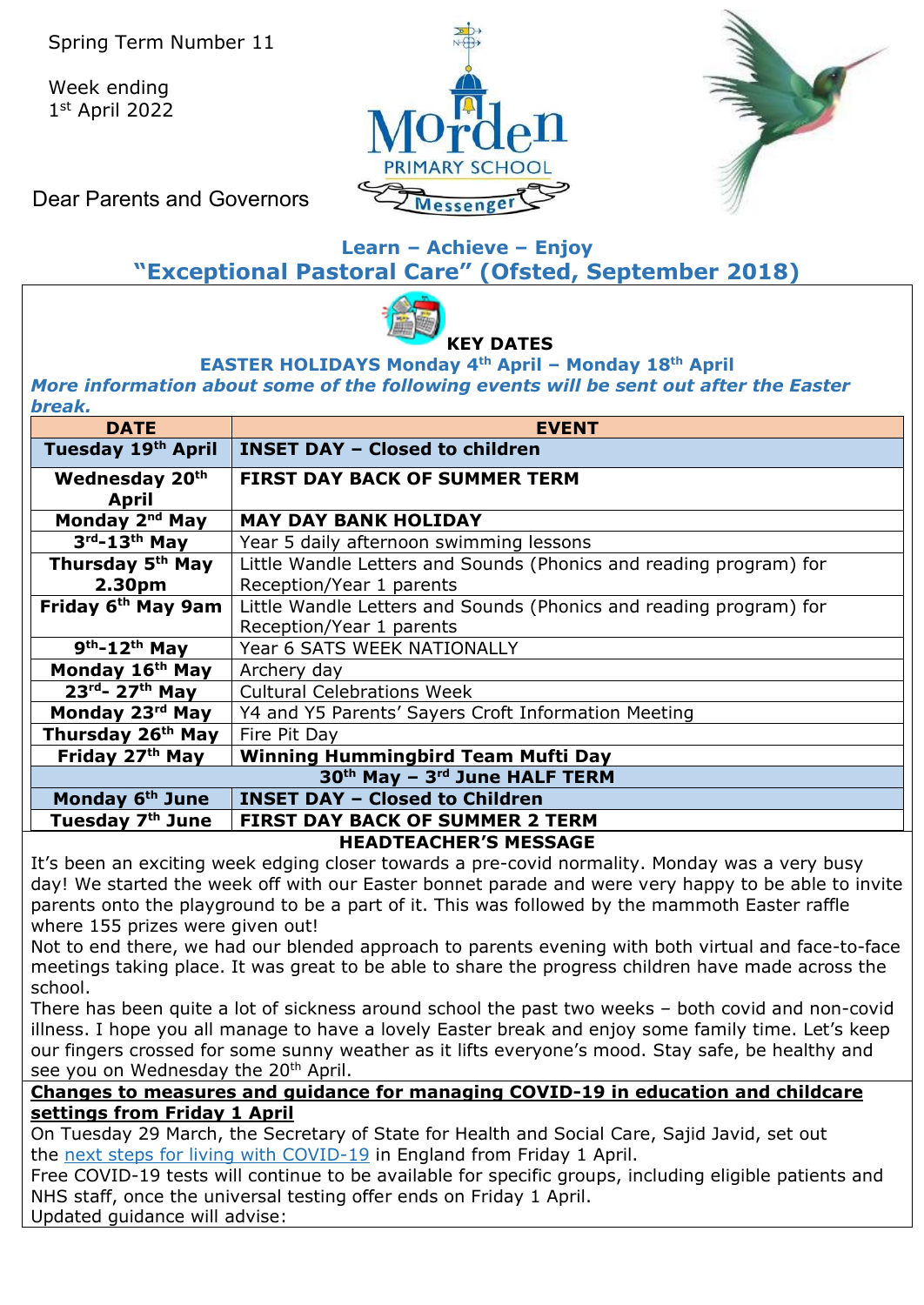- adults with the symptoms of a respiratory infection, and who have a high temperature or feel unwell, should try to stay at home and avoid contact with other people until they feel well enough to resume normal activities and they no longer have a high temperature
- children and young people who are unwell and have a high temperature should stay at home and avoid contact with other people. They can go back to school, college or childcare when they no longer have a high temperature, and they are well enough to attend
- adults with a positive COVID-19 test result should try to stay at home and avoid contact with other people for 5 days, which is when they are most infectious. For children and young people aged 18 and under, the advice will be 3 days

The population now has much stronger protection against COVID-19 than at any other point in the pandemic. This means we can begin to manage the virus like other respiratory infections, thanks to the success of the vaccination programme and access to antivirals, alongside natural immunity and increased scientific and public understanding about how to manage risk.

#### **CLUBS AFTER EASTER**

After the Easter holidays, we are pleased to announce that Mr Smith will be running the following after school sports clubs:

Wednesday - Phase 2 (years 1, 2 & 3) dodgeball Thursday - Phase 3 (years 4, 5 & 6) football Friday - Phase 3 (years 4, 5 & 6) tennis These will start in the second week back (week commencing 25th April) and there will be a maximum of 20 children at each club.

Look out for letters next week with more information about these clubs.



#### **EAT THEM TO DEFEAT THEM**

We have extended the deadline for children to return their home sticker charts for our inschool competition. Children can bring them in the first Wednesday back after the Easter break and they will still be entered into the competition. Well done Maria for defeating the broccoli! Make sure you all keep



defeating those vegetables over the Easter holiday!!!!!

#### **EASTER RAFFLE**

Thank you for your support with our recent Easter Raffle. We

raised £547. The top 3 winners were: 1st Layla 2nd Robyn 3rd Atifa

In addition, 152 Easter Egg prizes were given out  $\odot$ 



### **MORRISONS GOOD TO GROW**

We would like to thank anyone who shopped at Morrisons and collected tokens for us. We received many gardening items for free as part of this program. Thank you !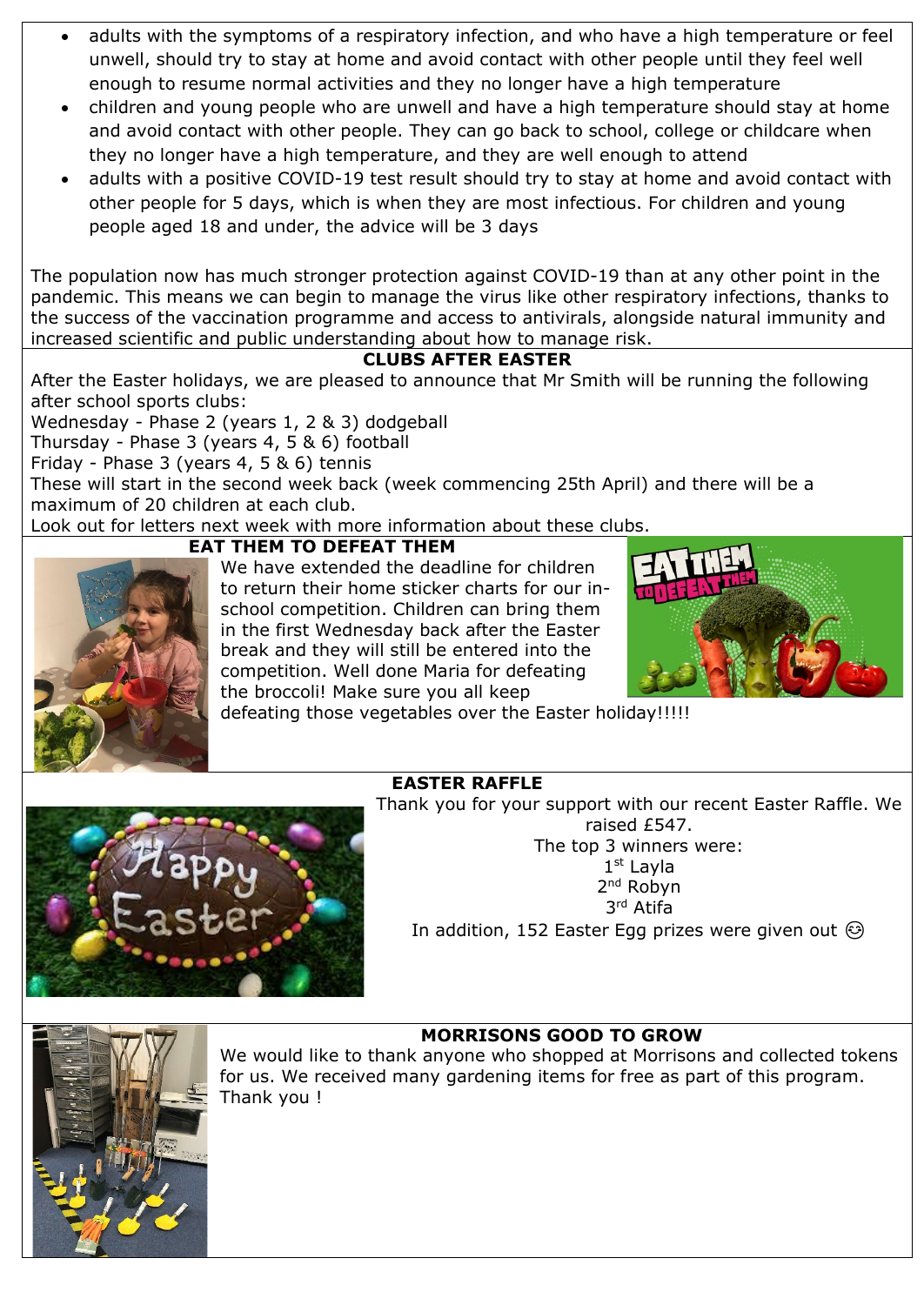# **LEARNERS OF THE WEEK**

Congratulations this week's Learners of the Week

| <b>CLASS</b>  | <b>LEARNER OF THE WEEK</b> |                                                                                                       |             | <b>HIGH 5 - VALUE WINNER</b>                                                                             |  |  |
|---------------|----------------------------|-------------------------------------------------------------------------------------------------------|-------------|----------------------------------------------------------------------------------------------------------|--|--|
|               | <b>NAME</b>                | <b>REASON</b>                                                                                         | <b>NAME</b> | <b>REASON</b>                                                                                            |  |  |
| Yellow        | Oriley.                    | Making a fantastic robot for his home learning.                                                       | Ernie       | Respect – for great listening during carpet<br>time.                                                     |  |  |
| Red           | Shreepad                   | For trying really hard to complete his tasks.<br>Well done, Shreepad.                                 | Ivan        | Teamwork - for always helping his friends<br>in class.                                                   |  |  |
| Green         | Phoebe                     | For making an amazing microhabitat. Well<br>Done Phoebe.                                              | Imani       | Resilience- For not giving up on your mico-<br>habitat, it was brilliant.                                |  |  |
| <b>Blue</b>   | Kyran.                     | For his excellent explanation text which he has<br>caught up on after his absence.                    | Ibrahim     | Respect - for the respectful way he<br>conducts himself daily.                                           |  |  |
| <b>Purple</b> | Lovinda                    | For writing detailed positive and negative<br>reasons for the Victorian British Empire in<br>History. | Ryan        | Responsibility - For aiming to complete his<br>Home learning tasks. Well done!                           |  |  |
| Silver        | Julia                      | For excellent DT project work                                                                         | Sidney      | Challenge – for having the courage to<br>present a power-point presentation to the<br>class by yourself. |  |  |
| Gold          | Benedicta                  | For an amazing start to her informal<br>persuasive letter!                                            | Sofia       | Responsibility - showing maturity and<br>organisation to fully complete a learning<br>task in science    |  |  |

#### **ACTION FOR HAPPINESS – ACTIVE APRIL Translated into other languages:** Active April [| Action for Happiness](https://actionforhappiness.org/calendar#download-block-anchor)